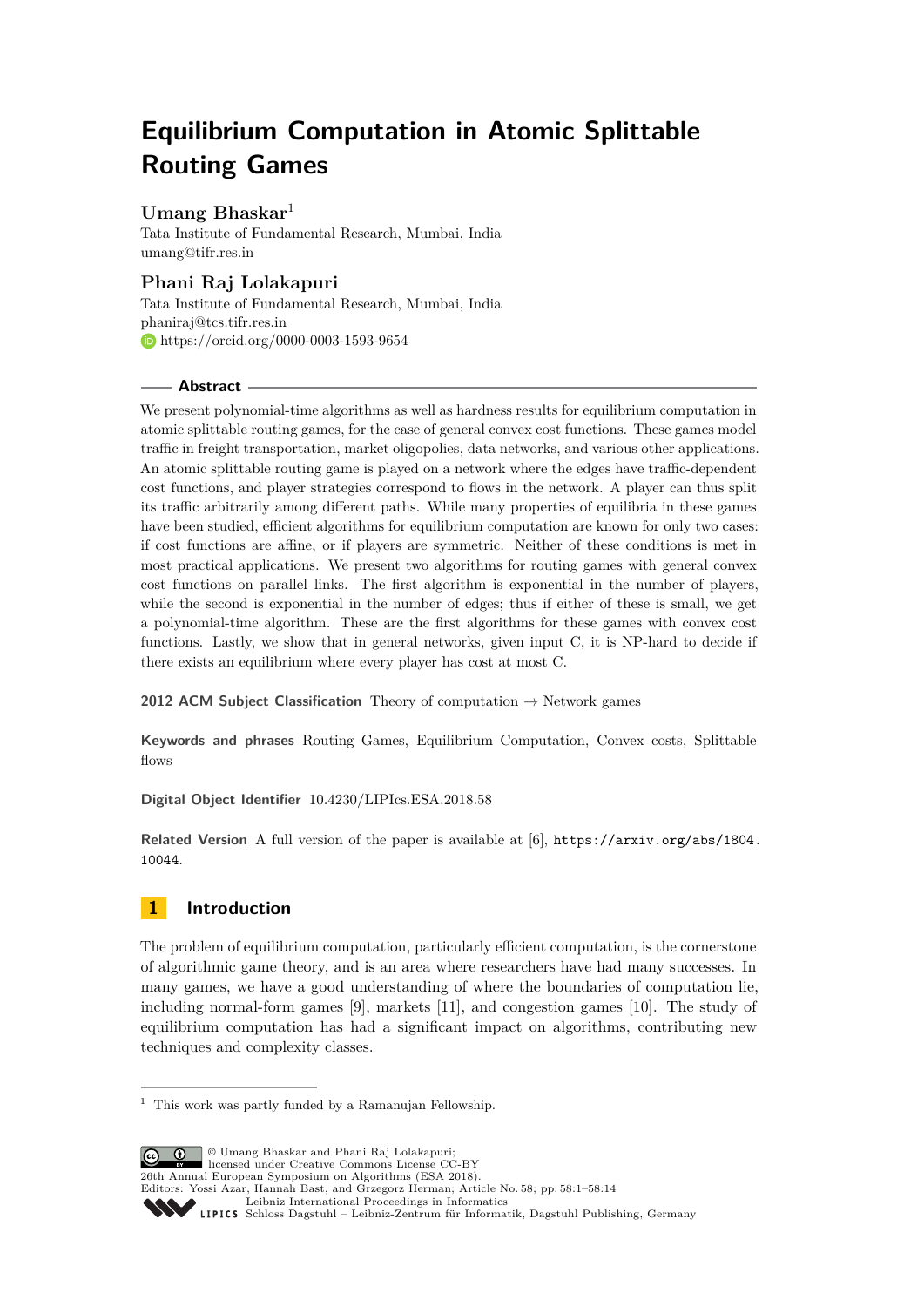### **58:2 Equilibrium Computation in Atomic Splittable Routing Games**

In this paper, we are interested in equilibrium computation in atomic splittable routing games (ASRGs) with convex cost functions. These games are used to model many applications, including freight transportation, market oligopolies, and data networks (e.g., [\[8,](#page-12-4) [21\]](#page-13-1)). In an ASRG, we are given a network with cost functions on the edges, and *k* players. Each player *i* has a source  $s_i$ , destination  $t_i$ , and a fixed demand  $v_i$ . Each player needs to transport its demand from its source to its destination at minimum cost, and is free to split the demand along multiple paths. Each player thus computes a minimum cost  $s_i-t_i$  flow, given the strategy of the other players.

The fact that each player can split its flow along multiple paths is what differentiates these from weighted congestion games. This freedom reduces the combinatorial structure of the game, making ASRGs harder to analyze. For example, equilibria in ASRGs may be irrational. While equilibrium computation in (unsplittable) congestion games is well-studied, much less is known about ASRGs. In fact, properties of ASRGs apart from equilibrium computation have been studied. We know tight bounds on the price of anarchy [\[8,](#page-12-4) [14,](#page-12-5) [25\]](#page-13-2), and can characterize games with multiple equilibria [\[4\]](#page-12-6).

However for equilibrium computation little is known. We know of only two cases when an equilibrium can be efficiently computed – when cost functions are affine, or when players are symmetric, i.e., they have the same source, destination, and demand [\[8,](#page-12-4) [16\]](#page-13-3). These conditions are hardly ever met in practice. We know of no hardness results for this problem. A number of iterative algorithms for equilibrium computation are proposed, and sufficient conditions for convergence are given by Marcotte [\[20\]](#page-13-4). Further, it is implicit in a paper by Swamy that one can compute equilibrium efficiently, given the total flow on each edge [\[27\]](#page-13-5).

Computing equilibria in ASRGs is an interesting theoretical challenge as well. In some regards, properties of pure Nash equilibria in ASRGs resemble mixed Nash equilibria in games. For example, an equilibrium in pure strategies always exists [\[23\]](#page-13-6). For many games with this property, local search algorithms are known that converge to an equilibrium (e.g., congestion games). However in ASRGs we do not know of any such algorithms.

In this work, we focus on polynomial time algorithms for computing equilibria in ASRGs with general convex costs on parallel edges. Parallel edges are interesting because a number of applications can be modeled using parallel edges, such as load balancing across servers [\[26\]](#page-13-7), and in traffic models [\[15\]](#page-12-7). Further, many results were first obtained for graphs consisting of parallel edges and then extended (e.g., results on the price of collusion [\[17\]](#page-13-8), extended to series-parallel graphs [\[5\]](#page-12-8), or on the price of anarchy [\[19,](#page-13-9) [7\]](#page-12-9)). These are thus a natural starting point to study equilibrium computation. We believe it likely that some of our structural results extend beyond parallel edges, to nearly-parallel and series-parallel graphs.

**Our Contribution.** For ASRGs with convex costs on parallel edges, we give two algorithms. Our first algorithm computes an equilibrium<sup>[2](#page-1-0)</sup> in time  $O((\log |\mathcal{I}|)^n)$ , where  $|\mathcal{I}|$  is the input size and  $n$  is the number of players. If the number of players is near-logarithmic in the input size, i.e.,  $O(\log |\mathcal{I}|/\log \log |\mathcal{I}|)$ , this gives a polynomial time algorithm. Our algorithm is based on the idea of reducing equilibrium computation to guessing the marginal costs of the players at equilibrium. The marginal costs turn out to have a number of interesting monotonicity properties, which we use to give a high-dimensional binary search algorithm.

<span id="page-1-0"></span><sup>&</sup>lt;sup>2</sup> We use the standard notion of polynomial-time computation when outputs are possibly irrational: we say an algorithm is efficient if for any  $\epsilon > 0$ , the algorithm computes and  $\epsilon$ -approximate solution in time polynomial in the inputs size and  $\log(1/\epsilon)$ .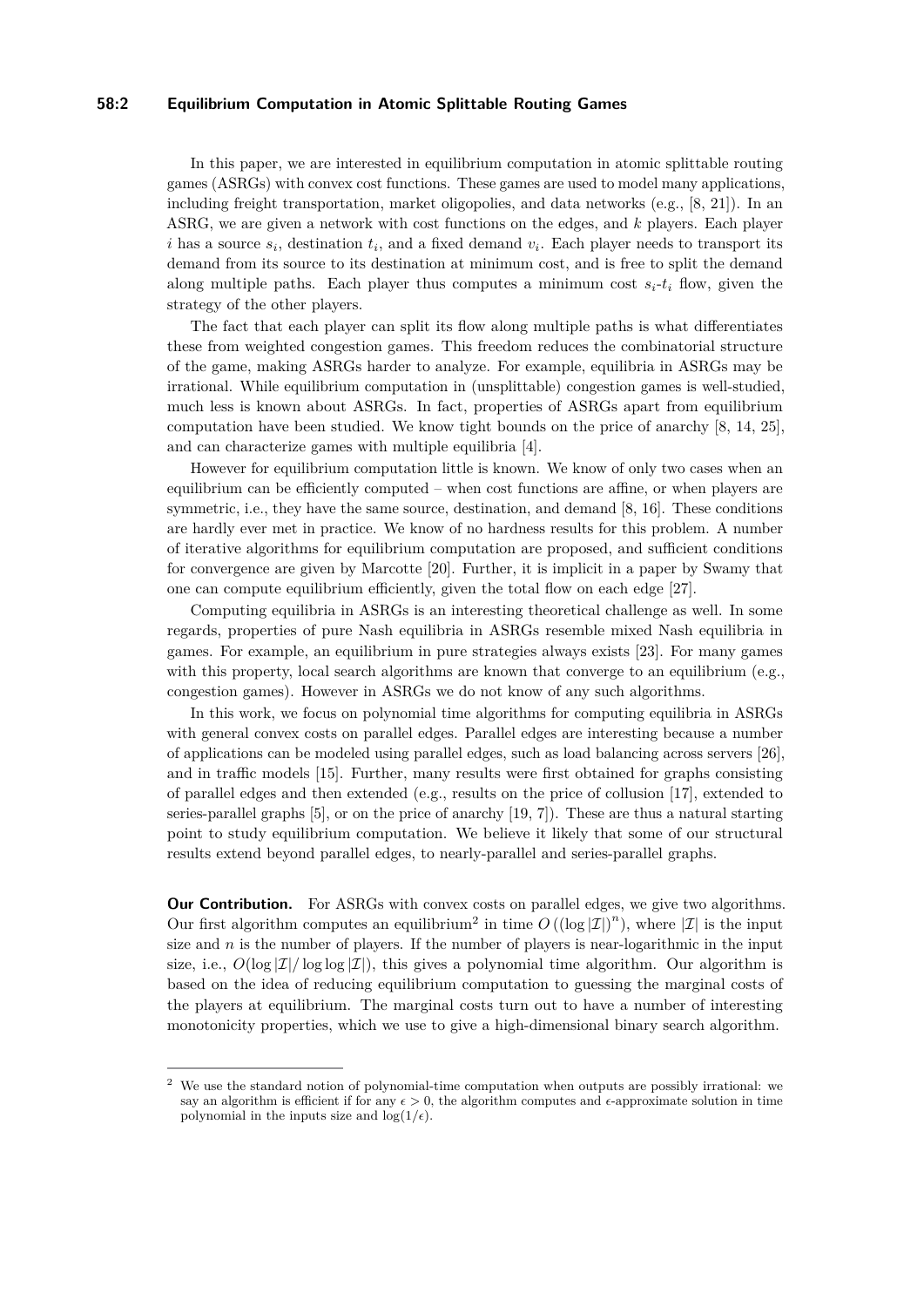Our second algorithm has running time exponential in the number of edges in the network. If the number of edges is constant, then this gives us a polynomial-time algorithm. Define players to be of the same *type* if they have flow on the same set of edges at equilibrium. The algorithm is based on the following structural result: for parallel edges, computing equilibrium in a general ASRG can be reduced to computing equilibrium in an ASRG where players of the same type also have the same demand. At a high level, this allows us to replace players of the same type by a single player, and then use our previous algorithm. Somewhat surprisingly, this result does not subsume the previous result. This is because the actual partition of players into types is unknown, hence we must enumerate over all possible such partitions, which introduces a factor of  $O(n^{|E|})$  to the running time.

Lastly, we show that in general networks, determining existence of a Nash equilibrium where the cost of every player is at most *C* is NP-hard. Our proof here is a reduction from SUBSET-SUM, and builds upon a construction showing multiplicity of equilibria in ASRGs [\[4\]](#page-12-6). Our result parallels early results for bimatrix games [\[12\]](#page-12-10), which showed that it is NP-hard to determine existence of a Nash equilibrium in bimatrix games where the cost of players is above a threshold [\[12\]](#page-12-10). Our proof is computer-assisted, and we use Mathematica to verify properties of equilibria in the games used in our reduction.

The complete proofs can be found in the full version of the paper [\[6\]](#page-12-0).

**Related Work.** Existence of equilibria in atomic splitable routing games (and for more general *concave games*) is shown by Rosen [\[23\]](#page-13-6). Equilibria in these games are unique when delay functions of the edges are polynomials of degree  $\leq$  3 [\[2\]](#page-12-11), when the players are symmetric, or when the underlying network is nearly-parallel [\[4\]](#page-12-6). In general, the equilibria may not be unique [\[4\]](#page-12-6). For computation, the equilibria can be obtained as the solution to a convex problem if the edge costs are linear, or if the players are symmetric [\[8\]](#page-12-4). Huang considers ASRGs with linear delays on a class of networks called *well-designed* which includes seriesparallel graphs, and gives a combinatorial algorithm to find the equilibrium [\[18\]](#page-13-10). A network is well-designed if for the optimal flow (which minimizes total cost), increasing the total flow value does not decrease the flow on any edge. Recently, Harks and Timmermans gave an algorithm to compute equilibrium for ASRGs with player specific-linear costs on parallel links [\[16\]](#page-13-3). This setting allows players to have different cost functions on an edge. Their results use a reduction to integrally splittable flows, where the flow each player puts on an edge is an integral multiple of some quantity. In our case, the equilibrium flow can be irrational, hence these ideas do not seem to work. A number of algorithms for equilibrium computation are also proposed by Marcotte, based on either sequential best-response by the players, or linearization of the cost functions [\[20\]](#page-13-4). Marcotte shows conditions under which these algorithms converge to an equilibrium. It is unclear if these algorithms can be shown to run in polynomial time.

Nonatomic games have an infinite set of players, each of which has infinitesimal flow. Unlike ASRGs, equilibria in nonatomic games are well-studied: an equilibrium can be obtained by solving a convex program, and is unique if the costs are strictly increasing [\[3\]](#page-12-12). It is also known that ASRGs captures the setting where nonatomic players to form coalitions, and within a coalition players cooperate to minimize the total cost of its flow [\[17\]](#page-13-8). A number of papers study the change in total cost as players in a nonatomic game form coalitions, forming an ASRG [\[17,](#page-13-8) [5,](#page-12-8) [18\]](#page-13-10). Another property of ASRGs that has received a lot of attention is the price of anarchy (PoA), formalised as the ratio of the total cost of the worst equilibrium, to the optimal cost. Upper bounds on the PoA were obtained by Cominetti, Correa, and Stier-Moses [\[8\]](#page-12-4) and improved upon by Harks [\[14\]](#page-12-5). These bounds were shown to be tight [\[25\]](#page-13-2).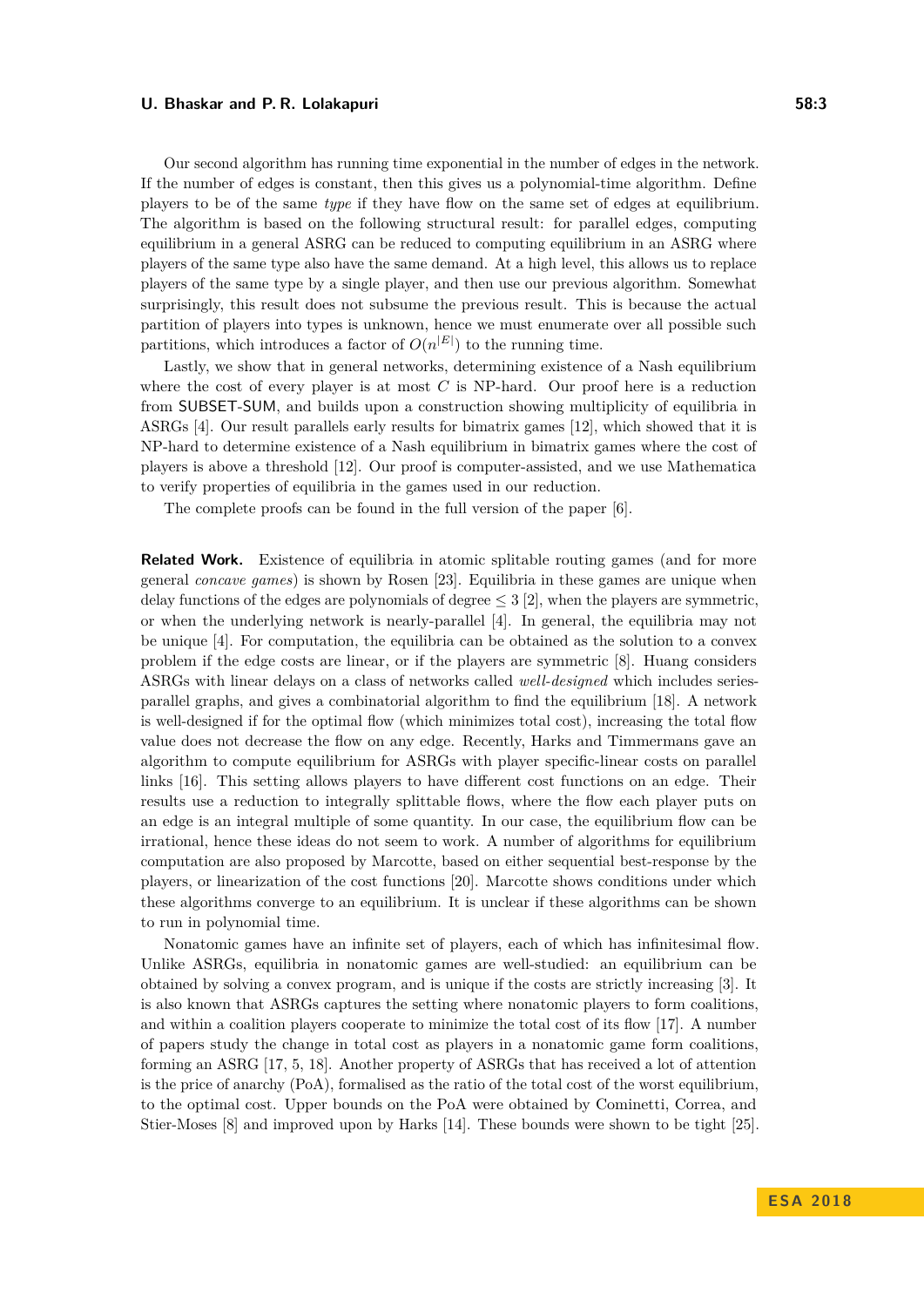### **58:4 Equilibrium Computation in Atomic Splittable Routing Games**

Atomic games where demands are unsplittable are also extensively studied. If all players have the same demand, these are called congestion games. Player strategies may not correspond to paths in a graph; if they do, these are called network congestion games. For congestion games, existence of a potential function is well-known [\[24\]](#page-13-11), though computing an equilibrium is PLS-hard [\[10,](#page-12-3) [1\]](#page-12-13), even if players are symmetric or the edge cost functions are linear. For symmetric players in a network congestion game, or if player strategies correspond to bases of a matroid, the equilibrium can be computed in polynomial time [\[1,](#page-12-13) [10\]](#page-12-3).

### **2 Preliminaries**

An *atomic splittable routing game* (ASRG)  $\Gamma = (G = (V, E), (v_i, s_i, t_i)_{i \in [n]}, (l_e)_{e \in E})$  is defined on a directed network  $G = (V, E)$  with *n* players. Each player *i* wants to send  $v_i$ units of flow from  $s_i$  to  $t_i$ , where  $v_i$  is the *demand* of player *i*. Each edge *e* has a cost function  $l_e(x)$  which is non-negative, increasing, convex and differentiable. Players are indexed so that  $v_1 \ge v_2 \ge \ldots \ge v_n$ , and the total demand  $V := \sum_i v_i$ . Vector  $f^i$  denotes the flow of player *i*. By abuse of notation, we say vector *f* is the flow on the network with *n* players such that  $f_e^i$  denotes the amount of flow player *i* sends along the edge *e*, and  $f_e := \sum_i f_e^i$  is the total flow on edge *e*.

Given a flow  $f = (f^1, f^2, \dots, f^n)$  for *n* players, player *i* incurs a cost  $\mathcal{C}_e^i(f) := f_e^{i} l_e(f_e)$ on the edge *e*. His total cost is  $\mathcal{C}^i(f) = \sum_{e \in E} \mathcal{C}^i_e(f)$ . Each player's objective is to minimize his cost, given the flow of the other players. We say a flow *f* is at *equilibrium*[3](#page-3-0) if no player can unilaterally change his flow and reduce his total cost. More formally,

**Definition 1.** In an ASRG a flow  $f = (f^1, f^2, \ldots, f^n)$  is a Nash Equilibrium flow if for every player *i* and every flow  $g = (f^1, f^2, \ldots, f^{i-1}, g^i, f^{i+1}, \ldots, f^n)$ , where  $g^i$  is a flow of value  $v_i$ ,  $\mathcal{C}^i(f) \leq \mathcal{C}^i(g)$ .

The equilibrium flow can be characterized in terms of the marginal costs of each player. Intuitively, the marginal cost for a player on a path is the increase in cost for the player when he increases his flow on the path by a small amount.

 $\triangleright$  **Definition 2.** Given a flow f, the marginal cost for the player i on path p is given by

$$
L_p^i(f) = \sum_{e \in p} l_e(f_e) + f_e^{i} l'_e(f_e)
$$

By applying the *Karush-Kuhn-Tucker* conditions [\[13\]](#page-12-14) for player *i*'s minimization problem, we get the following lemma [3](#page-3-1) which characterizes the equilibrium using marginal costs.

<span id="page-3-1"></span>**Example 1** Lemma 3. Flow  $f = (f^1, f^2, \ldots, f^n)$  is a Nash equilibrium flow iff for any player *i* and any two directed paths p and q between  $s_i$  and  $t_i$  such that  $f_e^i > 0$   $\forall e \in p$ ,  $L_p^i(f) \leq L_q^i(f)$ .

Lemma [3](#page-3-1) says that for any player *i* at equilibrium, the marginal delay  $L_p^i(f)$  on all paths *p* such that  $f_e^i > 0$   $\forall e \in p$  is equal, and is the minimum over all  $s_i$ - $t_i$  paths. In a network of parallel edges, every edge is an *s*-*t* path, hence the condition holds at equilibrium with edges replacing paths.

We will frequently use the *support* of a player, where given a flow  $f = (f^1, f^2, \ldots, f^n)$ , the support of player *i*,  $S_i$  is defined as the set edges with  $f_e^i > 0$ .

<span id="page-3-0"></span><sup>3</sup> More specifically, a pure Nash equilibrium.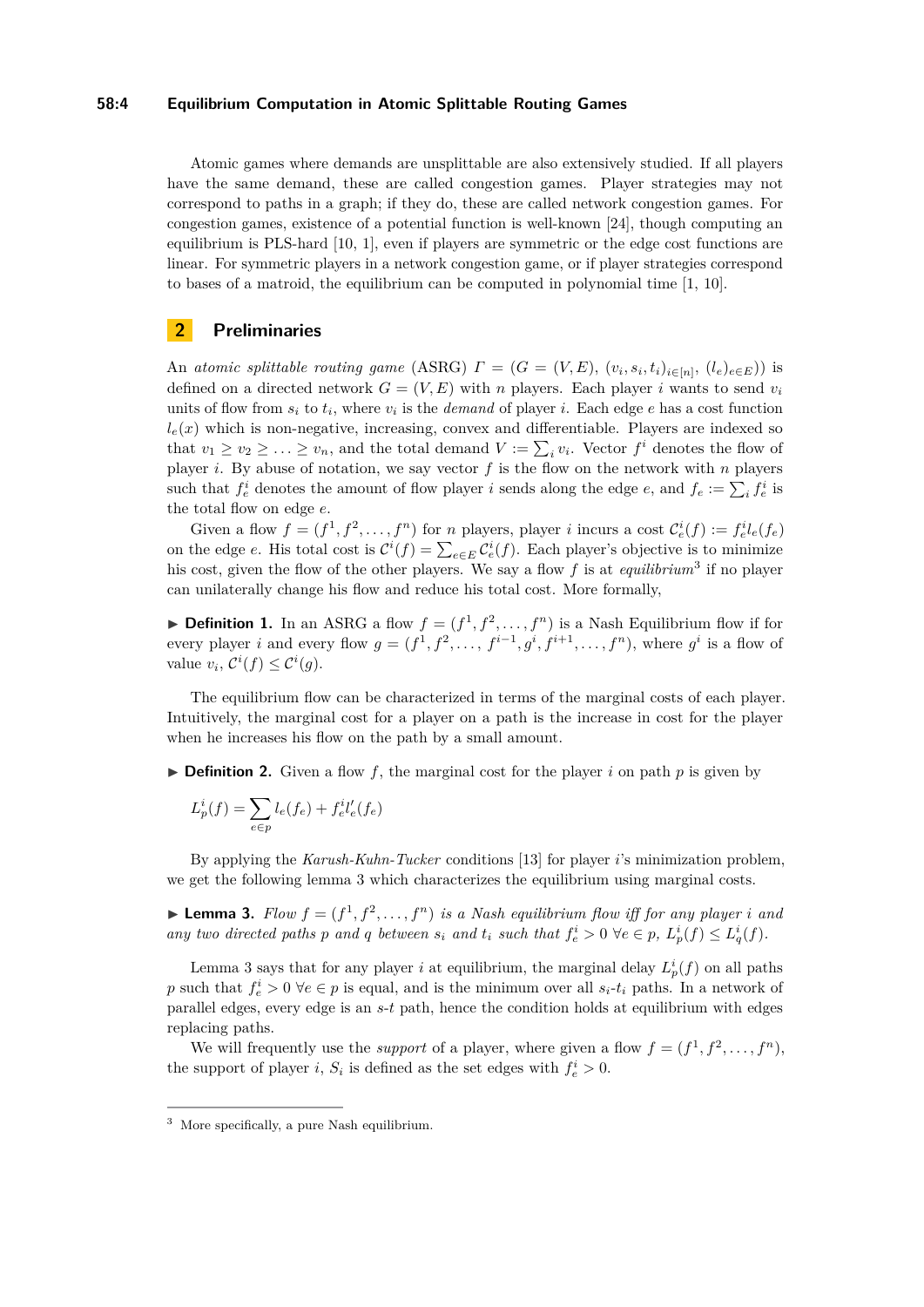Swamy studies the use of edge tolls to enforce a particular flow as equilibrium [\[27\]](#page-13-5). However, if we start with an equilibrium flow, the tolls required are identically zero. The following theorem regarding equilibrium computation is then implicit, and will be useful to us in Section [4.](#page-9-0)

<span id="page-4-1"></span>**Find 1 Figure 4** ([\[27\]](#page-13-5)). For ASRG  $\Gamma$ , let  $(h_e)_{e \in E}$  be the total flow on each edge at an equilibrium. *Then given the total flow h, the equilibrium flow for each player can be obtained in polynomial time by solving a convex quadratic program.*

We make the following smoothness assumptions on edge cost functions.

- **1.** Cost functions are continuously differentiable, nonnegative, convex, and increasing.
- **2.** There is a constant  $\Psi \geq V$  that satisfies:

$$
\Psi \ge \max_{e \in E, x \in [0, V]} \left\{ l_e(x), l'_e(x), l''_e(x), \frac{1}{l'_e(x)} \right\}
$$

By the first assumption, the edge marginal cost  $L_e^i(f)$  is strictly increasing, both with the total flow  $f_e$  and player *i*'s flow  $f_e^i$ . Define  $L^i(f) := \min_{e \in E} L_e^i(f)$ . Hence if  $\vec{f}, \vec{f}'$  are two equilibrium flows, and for some player *i* and edge  $e f_e \ge f'_e, f'_e \ge f'_e$ <sup>*i*</sup>, and  $f^i_e > 0$ , then

$$
L^i(f) = L^i_e(f) \ge L^i_e(f') \ge L^i(f')
$$

and the second inequality is strict if  $f_e > f'_e$  or  $f^i_e > f^i_e$ 0 . We frequently use this inequality in our proofs.

Also observe that for each edge *e* and flow values  $x, y \in [0, V]$ , the following properties of the edge cost functions hold.

 $|x-y| \le \delta \Rightarrow |l_e(x) - l_e(y)| \le \delta \Psi$  and  $|l_e(x) - l_e(y)| \le \delta \Rightarrow |x-y| \le \delta \Psi$ 

# <span id="page-4-0"></span>**3 An Algorithm with Complexity Exponential in the Number of Players**

To convey the main ideas of the algorithm, we will ignore issues regarding finite precision computation in this section. In particular, we assume the algorithm carries out binary search to infinite precision, and show that such an algorithm computes the exact equilibrium. In this article we will give the algorithms for computing equilibria assuming that we can compute values upto arbitrary precision. In the full version of the paper [\[6\]](#page-12-0), we give an implementation of the algorithm with finite precision. We show that our implementation computes an  $\epsilon$ -equilibrium in time  $O(mn^2 (\log(n\Psi/\epsilon))^n)$ 

Recall that the equilibrium in case of parallel edges is unique [\[22\]](#page-13-12). We start with an outline of the algorithm. Our first idea is to reduce the problem of equilibrium computation, to finding the *marginal costs* at equilibrium. We give a function GraphFlow that at a high level, given a vector of marginal costs  $\vec{M} = (M^1, \ldots M^n)$ , returns a vector of demands  $\vec{w} = (w_1, \ldots, w_n)$  and a flow vector  $\vec{f} = (f_e^i)_{e \in E, i \in [n]}$  so that (1)  $\vec{f}$  is the equilibrium flow for the demand vector  $\vec{w}$ , and (2) for each player *i*, the marginal cost  $L^{i}(f) = M^{i}$ . That is, the marginal costs for the players at equilibrium are given by the input vector *M~* . We show that in fact each marginal cost vector  $\vec{M}$  maps to a unique (demand, flow) pair that satisfies these conditions. Hence given marginal costs at equilibrium, the function must return the correct demands  $(v_i)_{i \in [n]}$ , and the required equilibrium flow. Thus, our problem reduces to finding a marginal cost vector  $\vec{M}$  for which GraphFlow returns the *correct* demand vector  $\vec{v} = (v^1, v^2, \dots, v^n)$ . We say a demand  $w^i$  for player *i* is *correct* if  $w^i = v^i$ .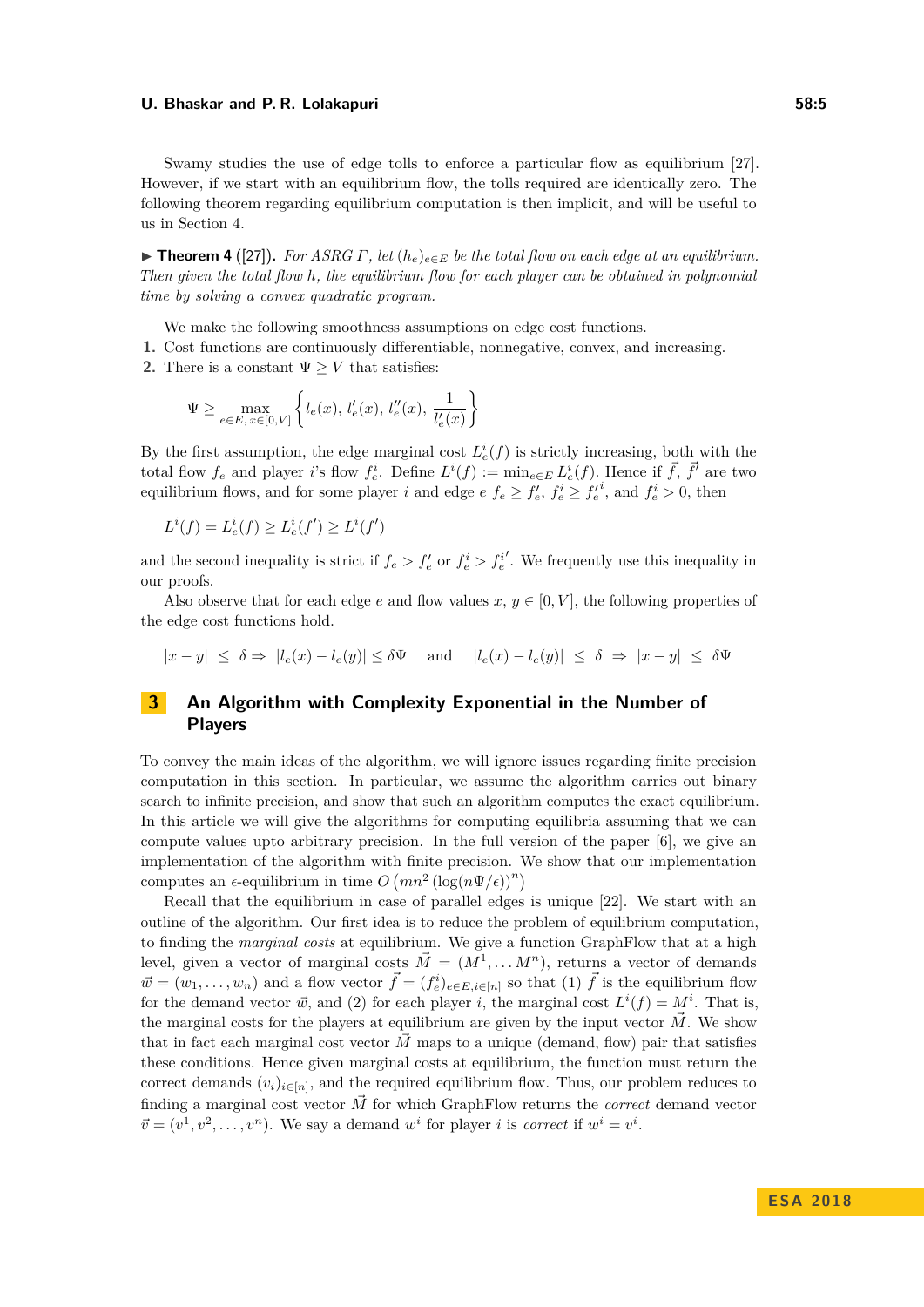<span id="page-5-0"></span>

| Algorithm 1 GraphFlow( $\vec{M}$ ).                                                                                                               |
|---------------------------------------------------------------------------------------------------------------------------------------------------|
| <b>Input:</b> Vector $\vec{M} = (M^i)_{i \in [n]}$ of nonnegative real values                                                                     |
| <b>Output:</b> Flow $\vec{f} = (f_i(e))_{i \in [n], e \in E}$ and demands $\vec{w} = (w_i)_{i \in [n]}$ so that $w_i =  f^i $ and $\vec{f}$ is an |
| equilibrium flow for demands $\vec{w}$ with marginal costs M.                                                                                     |
| 1: Assume that $M^1 \geq M^2 \geq \cdots \geq M^n$ , else renumber the vector components so that this                                             |
| holds.                                                                                                                                            |
| 2: for each edge $e \in E$ do                                                                                                                     |
| 3: $f_e^i = 0$ for each player $i \in [n]$                                                                                                        |
| if $l_e(0) \geq M^1$ then<br>4:                                                                                                                   |
| $S_e \leftarrow \emptyset$ ; continue with the next edge<br>5:                                                                                    |
| for $k = 1 \rightarrow n$ do<br>6:                                                                                                                |
| $S=[k]$<br>7:                                                                                                                                     |
| Let $x_e$ be the unique solution to $kl_e(x) + x l'_e(x) = \sum_{i \in S} M^i$<br>$\triangleright$ Since $l_e(x)$ is<br>8:                        |
| strictly increasing and convex, the solution is unique                                                                                            |
| $f_e^i = \frac{M^i - l_e(x_e)}{l'(x_e)}$ for each player $i \in S$<br>$\triangleright$ Note that $\sum_{i \in S} f_e^i = x_e$<br>9:               |
| if $(f_e^i \geq 0$ for all $i \in S$ ) and $(k = n \text{ or } M^{k+1} \leq l_e(x_e))$ then<br>10:                                                |
| $f_e \leftarrow x_e, S_e \leftarrow S$ , continue with the next edge<br>11:                                                                       |
| 12: $w_i \leftarrow \sum_e f_e^i$ for each player <i>i</i> ; return $(\vec{f}, \vec{w})$                                                          |

Since only the marginal costs and demands matter to us, we can think of GraphFlow as a function from marginal cost vectors to demand vectors. We then give a high-dimensional binary search algorithm that computes the required marginal cost vector. This proceeds in a number of steps. We first show that the function GraphFlow is continuous, and is monotone in a strict sense: if we increase the marginal cost of a player, then the demand for this player increases, and the demand for every other player decreases. This allows us to show in Lemma [6](#page-7-0) that given any marginal costs for the first  $n - k$  players, there exist marginal costs for the remaining *k* players so that the demands returned by GraphFlow for these remaining players is correct. Lemma [6](#page-7-0) allows us to ignore first *n* − *k* players, and focus on the last *k* players, since no matter what marginal costs we choose for the first *n* − *k* players, we can find marginal costs for the last *k* players that give the correct demand for these players.

The crux of our binary search algorithm is then Lemma [7,](#page-7-1) which says the following. Suppose we are given two marginal cost vectors  $\vec{M}$  and  $\vec{M}'$  that differ only in their last *k* coordinates, and for which the demands of the last  $k-1$  players is equal. Thus,  $M^i = M^{i'}$ for all players  $i < k$ , and the demands returned by GraphFlow $(\vec{M})$ , GraphFlow $(\vec{M}')$  are equal for all players  $i > k$ . Suppose for the *k*th player, the demand with marginal costs  $\vec{M}$ is higher than the demand with marginal costs  $\vec{M}'$ . Then Lemma [7](#page-7-1) says that *k*'s marginal cost in  $\vec{M}$  must be higher than in  $\vec{M'}$ , i.e.,  $M^k > M^{k'}$ . Thus Lemma [7](#page-7-1) allows us to give a recursive binary search procedure. For a player *k*, the procedure fixes a marginal cost *M<sup>k</sup>* , and finds marginal costs for players  $i > k$  so that these players have the correct demand. By Lemma [6,](#page-7-0) we know that such marginal costs exist. With these marginal costs, if the demand for player *k* is greater than  $v_k$ , then by Lemma [7](#page-7-1)  $M^k$  is too large. We then reduce  $M^k$ , and continue.

Algorithm [1](#page-5-0) describes the function GraphFlow. The algorithm considers each edge in turn. For an edge *e*, it tries to find a subset of players  $S \subseteq [n]$  and flows  $f_e^i$  so that, for all players  $i \in S$ ,  $L_e^i(f) = M^i$ , and for all players not in S,  $f_e^i = 0$  and  $M^i \leq L_e^i(f)$ . The set S can be obtained in  $O(n)$  time by adding players to *S* in decreasing order of marginal costs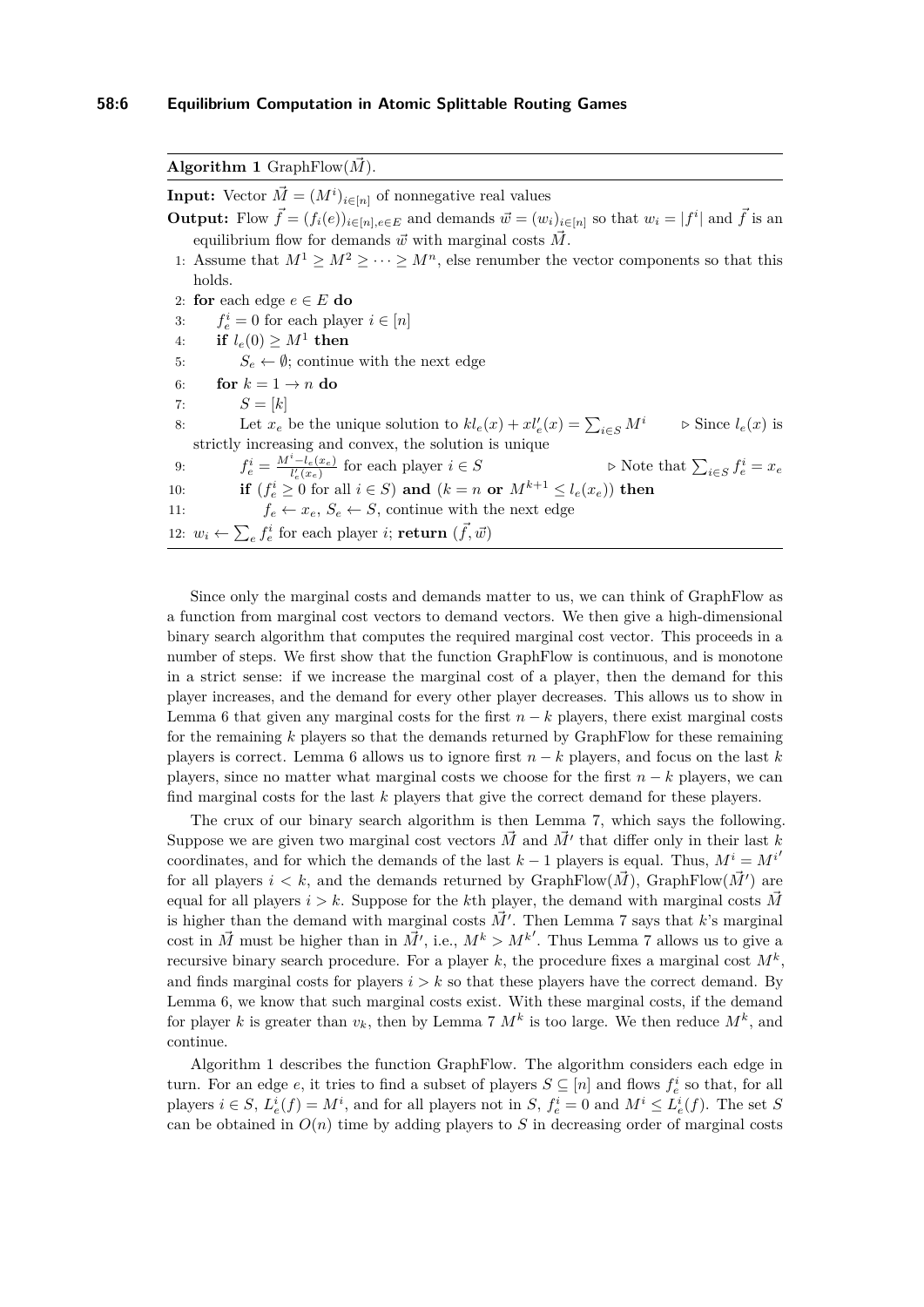$M^i$ . Given a set *S*, summing the equalities  $L^i_e(f) = M^i$ , we get the following equation with variable *fe*:

$$
|S| l_e(f_e) + f_e l'_e(f_e) = \sum_{i \in S} M^i.
$$

Noting that the left-hand side is strictly increasing in  $f_e$ , we can solve this equation for  $f_e$ using binary search. This gives us the total flow on the edge  $f_e$ . We can then obtain the flow for each player by solving, for each player  $i \in S$ , the following equation:

$$
f_e^i = \frac{M^i - l_e(f_e)}{l'_e(f_e)}.
$$

We set  $f_e^i = 0$  for all players not in *S*. It can be checked that  $\sum_{i \in S} f_e^i = f_e$ . If  $f_e^i \ge 0$  for all players, and  $L_e^i(f) = l_e(f_e) \geq M^i$  for all players not in *S*, we move on to the next edge. Else, we add the next player with lower marginal cost  $M^i$  to the set *S*, and recompute  $f_e$ .

We first establish in Claims [1,](#page-6-0) [2,](#page-6-1) and [3](#page-6-2) that the algorithm is correct, and gives a continuous map from marginal cost vectors to demand vectors.

▶ **Claim 1.** *Given*  $\vec{M}$ , assume w.l.o.g. that  $M^1 \geq M^2 \geq \cdots \geq M^n$ . Then  $GraphFlow(\vec{M})$ *returns flow*  $\vec{f}$  *and demands*  $\vec{w}$  *so that, on each edge e and for each player i*, **1.** *if*  $f_e^i = 0$  *then*  $L_e^i(f) \geq M^i$ 

<span id="page-6-0"></span>**2.** *if*  $f_e^i > 0$  *then*  $L_e^i(f) = M^i$ 

*Thus,*  $\overrightarrow{f}$  *is an equilibrium flow for values*  $\overrightarrow{w}$ *, and if*  $w_i > 0$  *then*  $M^i = L^i(f)$ *.* 

<span id="page-6-1"></span> $\blacktriangleright$  **Claim 2.** For each vector  $\vec{M}$  of marginal costs, there is a unique pair of vectors  $(\vec{w}, \vec{f})$  so *that:*

**1.**  $\vec{f}$  *is the equilibrium flow for demands*  $\vec{w}$ *, and* 

**2.** *for each player i*,  $L^{i}(f) \geq M^{i}$ *. If*  $w_{i} > 0$ *, then*  $L^{i}(f) = M^{i}$ *.* 

 $\blacktriangleright$  **Corollary 5.** For a demand vector  $\vec{w}$ , let  $\vec{f}$  be the equilibrium flow, and  $M^i = L^i(f)$  be *the marginal costs of the players at equilibrium. Then the function*  $GraphFlow(M^1, \ldots, M^n)$ *returns*  $(\vec{w}, \vec{f})$  *as the output.* 

<span id="page-6-2"></span>► **Claim 3.** *Given marginal costs*  $\vec{M}$ *,*  $\vec{M}'$  so that for player *l*,  $|M^l - M^{l'}| \leq \epsilon$ , and  $M^j = M^{j'}$ *for all players*  $j \neq l$ , let  $(\vec{f}, \vec{w})$  *and*  $(\vec{f}', \vec{w}')$  *be the flows and demands returned by GraphFlow. Then for each player i*,  $|f_e^i - f_e^i|$  $\mathcal{L}' | \leq \epsilon'$ , where  $\epsilon' = 2n\Psi\epsilon$ . Hence, for each player *i*,  $|w_i - w'_i| \leq$  $m\epsilon'$ .

Claim [3](#page-6-2) then shows that the function GraphFlow is continuous.

In the remainder of the discussion, given a vector of marginal costs  $\tilde{M}$ , we will primarily be concerned with the demands  $\vec{w}$  returned by the function GraphFlow. We therefore define the functions GraphVal<sub>*i*</sub> for each player  $i \in [n]$ . Function GraphVal<sub>*i*</sub> takes as input a vector  $\vec{M}$  of marginal costs for the players, and returns the demand  $w_i$ , the *i*th component of the demand vector  $\vec{w}$  returned by GraphFlow( $\vec{M}$ ). Claim [4](#page-6-3) now shows that the function GraphFlow is monotone: if we increase the input marginal cost of a player, that player's demand goes up, while the demand for all the other players goes down. This is crucial in establishing existence of marginal costs for a subset of players (Lemma [6\)](#page-7-0), and in our binary search algorithm later on.

<span id="page-6-3"></span> $\blacktriangleright$  **Claim 4.** *Consider marginal cost vectors*  $\vec{M}$  *and*  $\vec{M}'$  *that differ only in their*  $k^{th}$  *coordinate, so that*  $\vec{M} = (M^i)_{i \in [n]}$  and  $\vec{M}' = (M^1, M^2, \dots, M^{k'}, \dots, M^n)$ . For each player *i*, let  $w_i = GraphVal_i(\vec{M})$ , and  $w'_i = GraphVal_i(\vec{M}')$ . If  $M^{k'} > M^k$ , then the following hold true *as well:*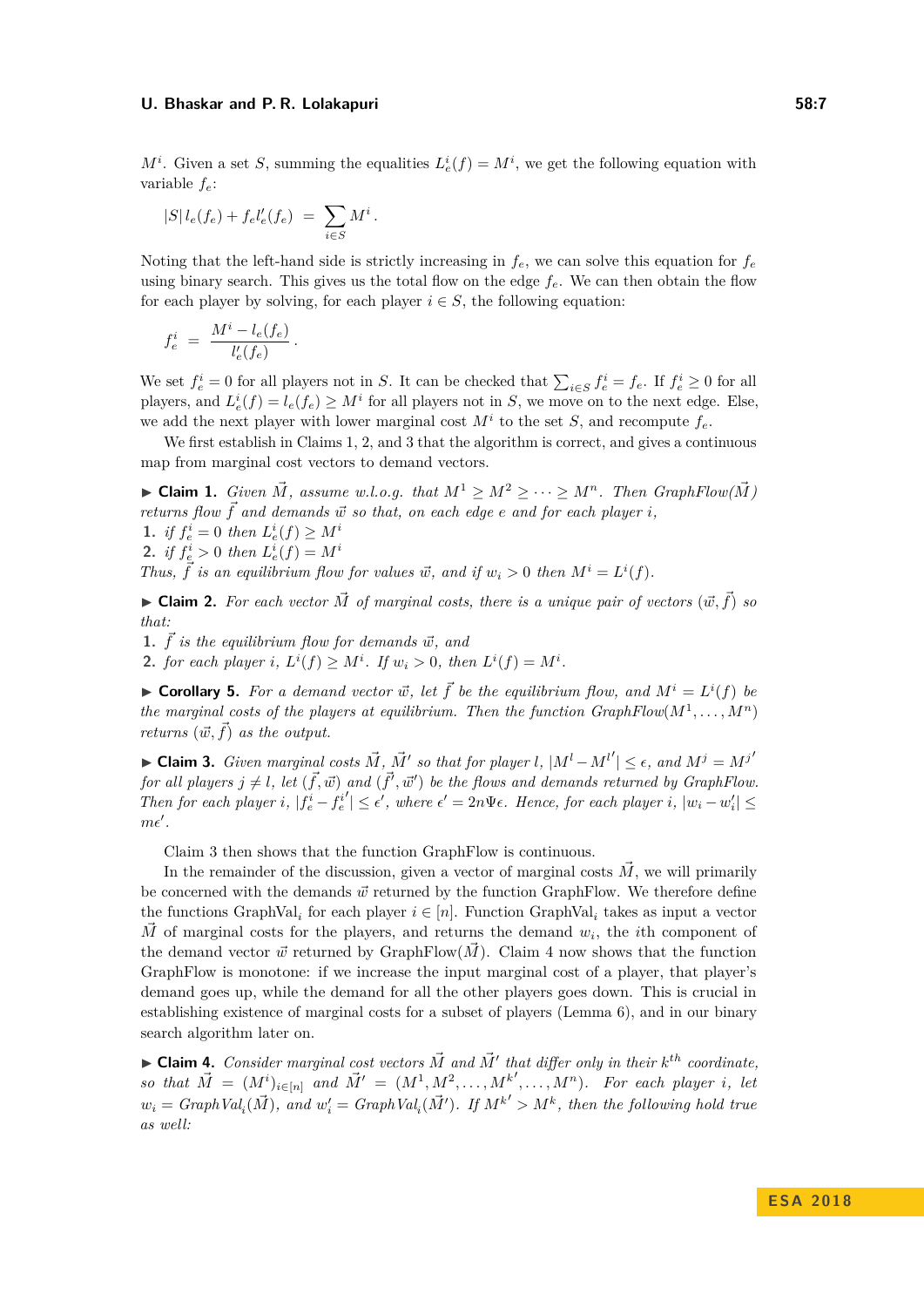**1.**  $w'_k \geq w_k$ **2.** *if*  $w'_k > 0$ *, then*  $w'_k > w_k$ *,* **3.**  $w'_i \leq w_i$  for  $i \neq k$ , and **4.** *for any subset of players P containing player*  $k$ ,  $\sum_{i \in P} w_i' \geq \sum_{i \in P} w_i$ *.* 

Consider the game with cost functions as in *Γ*, but with *n* players, each with demand *V* . Since this is a symmetric game, the equilibrium flow can be computed in polynomial time [\[8\]](#page-12-4). We define  $\Lambda$  to be the marginal cost of each player at this equilibrium.

<span id="page-7-0"></span>**► Lemma 6.** Let  $S \subseteq [n]$  be a subset of the players. Given strictly positive input demands  $\hat{w}_i \leq V$  *for players*  $i \in S$  *and marginal costs*  $M^i \leq \Lambda$  *for players*  $i \notin S$ *, there exist marginal* costs  $\hat{M}^i \leq \Lambda$  for the players in S so that, given input  $((\hat{M}^i)_{i \in S}, (M^i)_{i \notin S})$ , GraphVal<sub>i</sub> returns  $\hat{w}_i$  *as the demand for players*  $i \in S$ *.* 

<span id="page-7-1"></span> $\blacktriangleright$  **Lemma 7.** *Given a player k, and two marginal cost vectors*  $\vec{M}$  *and*  $\vec{M}'$  *that satisfy the following properties:*

**1.** *for all players*  $i < k$ *,*  $M^i = M^{i'}$ *,* 

**2.** *for all players*  $i > k$ *,*  $GraphVal_i(\vec{M}) = GraphVal_i(\vec{M}')$ *.* 

Let  $w_k = GraphVal_k(\vec{M})$ , and  $w'_k = GraphVal_k(\vec{M}')$ . If  $w_k > w'_k$ , then  $M^k > M^{k'}$ .

**Proof.** Let  $M^k \leq M^{k'}$ , and let *P* be the set of players  $\{i \geq k : M^i \leq M^{i'}\}$ . Thus  $k \in P$ . We will show that  $w_k \leq w'_k$ . The proof proceeds by changing the marginal cost of each player in order from  $M^i$  to  $M^{i'}$ , and considering the effect on total demand of players in *P*. We show that in this process, the total demand of these players does not increase, and hence

<span id="page-7-2"></span>
$$
\sum_{i \in P} \text{GraphVal}_i(\vec{M}) \le \sum_{i \in P} \text{GraphVal}_i(\vec{M}'). \tag{1}
$$

The expression on the left equals  $w_k + \sum_{i \in P, i \neq k} w_i$ , while the expression on the right equals  $w'_k + \sum_{i \in P, i \neq k} w_i$  since for players  $i > k$ , GraphVal<sub>*i*</sub>( $\vec{M}$ ) = GraphVal<sub>*i*</sub>( $\vec{M}'$ ). Hence, this will show that  $w_k \leq w'_k$ , as required.

We now need to prove [\(1\)](#page-7-2). Our proof uses Claim [4.](#page-6-3) Formally, let  $\vec{M}(t) = ((M^{i'})_{i \leq t}, (M^i)_{i > t})$ . Then  $\vec{M}(0) = \vec{M}$ , and  $\vec{M}(n) = \vec{M'}$ . We will show that

<span id="page-7-3"></span>
$$
\sum_{i \in P} \text{GraphVal}_i(\vec{M}(t)) \le \sum_{i \in P} \text{GraphVal}_i(\vec{M}(t+1)).
$$
\n(2)

For each player  $t \in [n]$ , there are three cases: either (1)  $M^t = M^{t'}$ , (2)  $M^t \leq M^{t'}$  and  $t \in P$ , or (3)  $M^t > M^{t'}$  and  $t \notin P$ . We consider these three cases separately. In the first case,  $\vec{M}(t) = \vec{M}(t+1)$ , and [\(2\)](#page-7-3) clearly holds. In the second case, by Claim [4](#page-6-3) and since  $t \in P$ , (2) holds. In the third case, again by Claim [4,](#page-6-3) for all  $i \neq t$  the demand either increases or remains the same. Since  $t \notin P$ , the total demand of players in  $P$  either increases or remains the same, and hence  $(2)$  holds. This completes the proof.

We now give our algorithm for obtaining the "correct" marginal costs  $\vec{M}$ , so that GraphFlow( $\vec{M}$ ) returns the required equilibrium flow. The algorithm is recursive. For each player  $k$ , it picks a candidate marginal cost  $M^k$ , and then recursively calls itself to find marginal costs  $M^i$  for players  $i > k$  so that the demands for these players  $i > k$  is correct. If the demand for player *k* itself is too large, it reduces  $M^k$ , and otherwise increases  $M^k$ . Thus the algorithm conducts a binary search to find the correct marginal cost for player *k*, and in each iteration calls itself to determine correct marginal values for players  $i > k$ .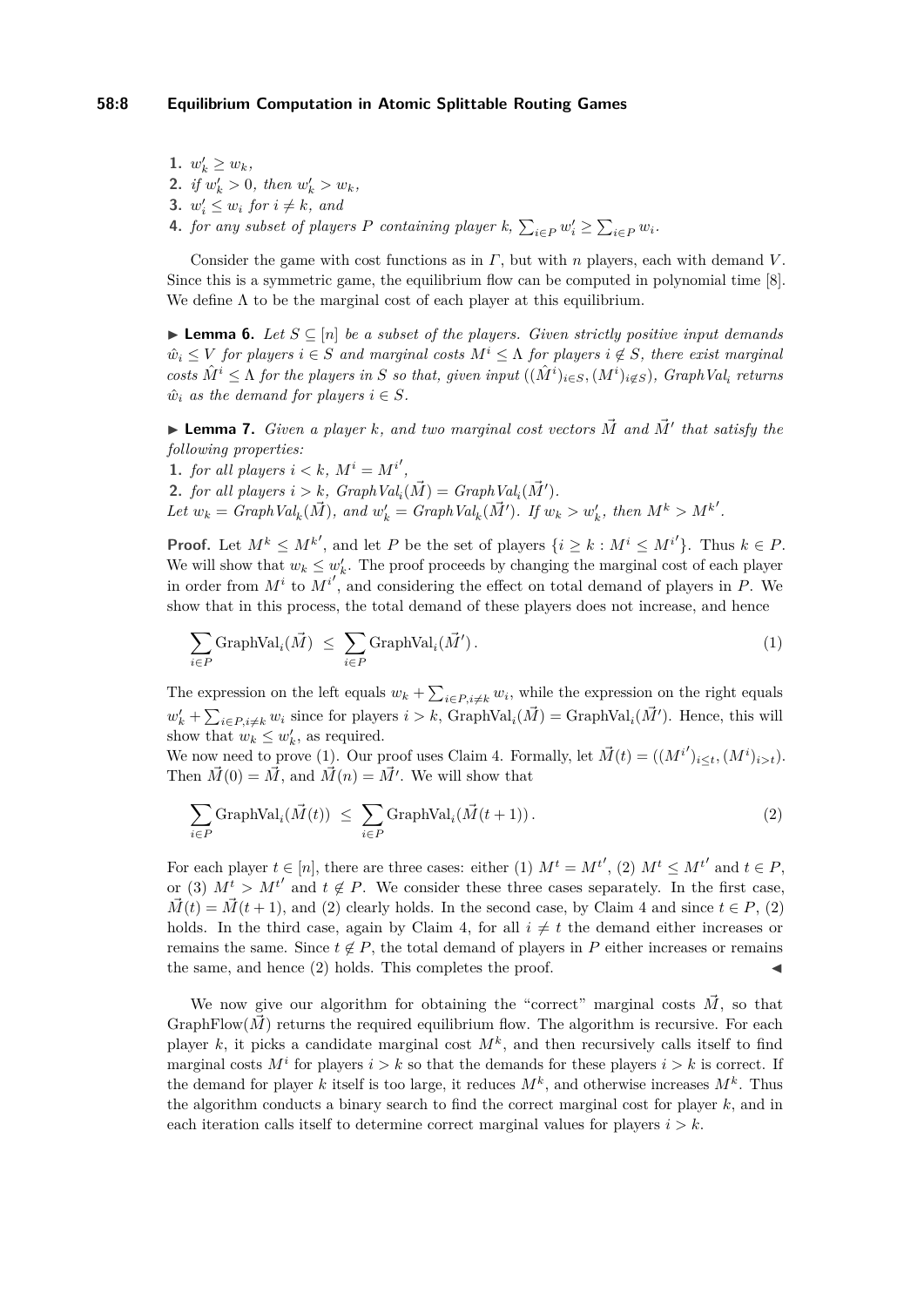<span id="page-8-0"></span>Algorithm 2  $\text{EqMCost}_k((M^1, \ldots, M^{k-1})).$ **Input:** Vector  $(M^1, \ldots, M^{k-1})$ , with each component  $M^i \in [0, \Lambda]$   $\Rightarrow$  If  $k = 1$ , there is no input required. **Output:** Vector  $(M)$  of marginal costs so that the first  $k-1$  marginal costs are equal to the inputs, and for players  $i \geq k$ , the demand  $\text{GraphVal}_i(\vec{M}) = v_i$ . 1: **if**  $k = n$  **then** 2: Using binary search in  $[0, \Lambda]$ , find *M* so that  $\text{GraphVal}_n((M^i)_{i \le n}, M) = v_n$ . **return** *M*. 3: Low  $\leftarrow 0$ , High  $\leftarrow \Lambda$ , Mid  $\leftarrow$  (Low + High)/2 4:  $(M^{k+1}, ..., M^n)$  ← EqMCost<sub>k+1</sub> $(M^1, ..., M^{k-1}, \text{Mid})$  $\triangleright$  Call EqMCost<sub>k+1</sub> to get marginal costs for the remaining player  $k+1, \ldots, n$  so that the demand for these players is correct 5: **if**  $(\text{GraphVal}_k((M^i)_{i < k}, \text{Mid}, (M^i)_{i > k}) = v_k)$  then 6: **return**  $(\text{Mid}, (M^i)_{i>k})$ 7: **else if**  $(\text{GraphVal}_k((M^i)_{i \leq k}, \text{Mid}, (M^i)_{i > k}) > v_k)$  then 8: High ← Mid, Mid ←  $(Low + High)/2$ , goto [4](#page-8-0) 9: **else if**  $(\text{GraphVal}_k((M^i)_{i \leq k}, \text{Mid}, (M^i)_{i > k}) \leq v_k)$  then 10: Low  $\leftarrow$  Mid, Mid  $\leftarrow$  (Low + High)/2, goto [4](#page-8-0)

<span id="page-8-1"></span> $▶$  **Theorem 8.** For ASRG Γ, EqMCost<sub>1</sub> returns marginal cost vector  $\vec{M}$  such that  $GraphFlow(\vec{M}) = (\vec{w}, \vec{f})$ , where  $\vec{w} = \vec{v}$  and  $\vec{f}$  is the equilibrium flow in  $\Gamma$ .

The main ingredient in the proof of Theorem [8](#page-8-1) is the following lemma, which shows that recursively, for any player *k*, the function EqMCost returns correct marginal costs.

<span id="page-8-2"></span>**► Lemma 9.** For any vector  $(M^1, \ldots, M^{k-1})$  with each component in [0,  $\Lambda$ ], the function  $EqMCost_k((M^1, \ldots, M^{k-1}))$  *returns marginal costs*  $(M^k, \ldots, M^n)$  *for the remaining players so that, for each player*  $i \geq k$ *, GraphVal*<sub>*i*</sub>( $M^1, \ldots, M^n$ ) =  $v_i$ *.* 

**Proof.** The proof is by induction on *n*. In the base case,  $k = n$ , and the input is the vector  $(M^1, \ldots, M^{n-1})$  with each component in [0,  $\Lambda$ ]. By Lemma [6,](#page-7-0) there exists  $\hat{M}$  so that  $\text{GraphVal}_n(M^1, \ldots, M^{n-1}, \hat{M}) = v_n$ . We now show that the value  $\hat{M}$  can correctly be found by binary search. Initially, the search interval is  $[0, \Lambda]$ , and by Lemma [6,](#page-7-0) M lies in the search interval. Assume in some iteration the search interval is [Low, High];  $\hat{M}$ lies in the search interval; and that  $GraphVal_n(M^1, ..., M^{n-1}, Mid) > v_n$ . Since  $v_n > 0$ , and  $v_n = \text{GraphVal}_n(M^1, \ldots, M^{n-1}, \hat{M}) < \text{GraphVal}_n(M^1, \ldots, M^{n-1}, \text{Mid})$ , it follows by Lemma [7](#page-7-1) that  $\hat{M} <$  Mid. Hence,  $\hat{M}$  lies in the interval [Low, Mid], and we can restrict our search to this space, which is exactly how the binary search proceeds. The case when GraphVal<sub>n</sub> $(M^1, \ldots, M^{n-1}, \text{Mid}) < v_n$  is similar, and  $\hat{M}$  then lies in the interval [Mid, High].

For the inductive step, we are given player  $k < n$ . We assume that given any input vector  $(M^1, \ldots, M^k)$  with each component in [0,  $\Lambda$ ], EqMCost<sub>k+1</sub> returns marginal costs  $(M^{k+1}, \ldots, M^n)$  for the remaining players so that for each of these remaining players  $i \geq k+1$ , GraphVal<sub>*i*</sub>( $M^1, \ldots, M^n$ ) =  $v_i$ . We need to show that given any input marginal costs  $(M^1, \ldots, M^{k-1})$  for the first  $k-1$  players, EqMCost<sub>k</sub> finds marginal costs  $(M^k, \ldots, M^n)$ for players *k* onwards so that the demand returned for these players  $i \geq k$  by GraphVal<sub>*i*</sub> is *v*<sub>*i*</sub>. Firstly, by Lemma [6,](#page-7-0) choosing  $S = [k, ..., n]$  and  $\hat{w}_i = v_i$  for players  $i \in S$ , there exist marginal costs  $(\hat{M}^k, \ldots, \hat{M}^n)$  so that for all  $i \geq k$ ,  $GraphVal_i((M^i)_{i \leq k}, (\hat{M}^i)_{i \geq k}) = v_i$ . We now show that the binary search procedure in EqMCost*<sup>k</sup>* finds the required marginal cost  $\hat{M}^k$ . By Lemma [6,](#page-7-0)  $\hat{M}^k$  lies in the initial search interval [0, Λ]. Assume that in some iteration,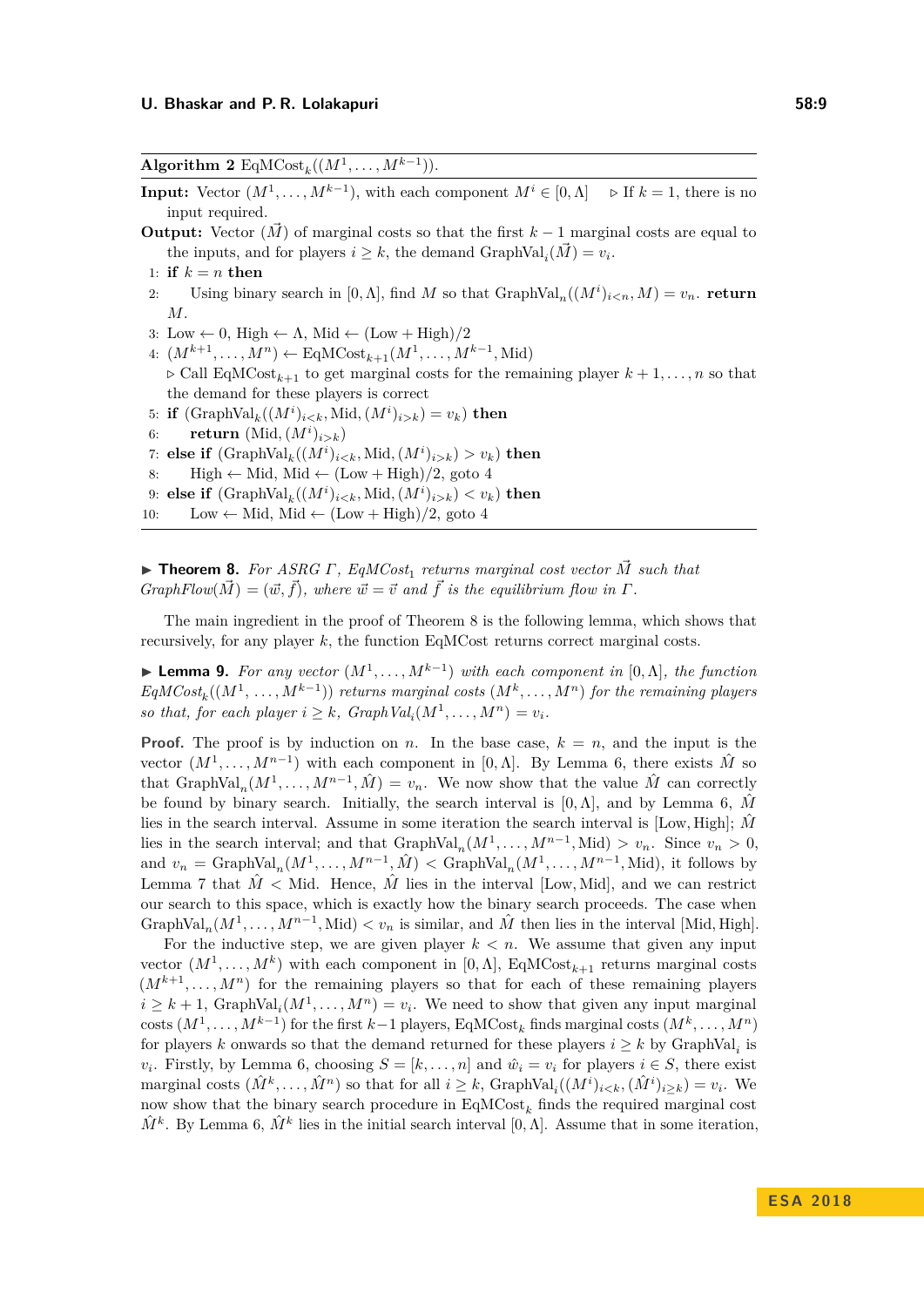### **58:10 Equilibrium Computation in Atomic Splittable Routing Games**

 $\hat{M}^k$  lies in the search interval [Low, High], and Mid = (Low + High)/2. By the induction hypothesis,  $EqMCost_{k+1}(M^1, \ldots, M^{k-1}, \text{Mid})$  returns marginal costs  $(M^{k+1}, \ldots, M^n)$  for the players  $k + 1, \ldots, n$  so that for each of these players  $i \geq k + 1$  (but not player *k*), GraphVal<sub>*i*</sub>( $(M^{i})_{i < k}$ , Mid,  $(M^{i})_{i > k}$ ) = *v<sub>i</sub>*. Further, for each player  $i \geq k$ , GraphVal<sub>*i*</sub>( $(M^{i})_{i < k}$ ,  $(\hat{M}^i)_{i \geq k}$  =  $v_i$ . Suppose that for player *k*, GraphVal<sub>*k*</sub> $((M^i)_{i \leq k},$ Mid, $(M^i)_{i \geq k}) > v_k$  = GraphVal<sub>*i*</sub>( $(M^{i})_{i < k}$ ,  $(\hat{M}^{i})_{i \ge k}$ ). Then by Lemma [7,](#page-7-1) Mid >  $\hat{M}^{k}$ , and hence  $\hat{M}^{k}$  lies in the interval [Mid*,* High]. The algorithm then reduces the search space to this interval, and continues. If  $GraphVal_k((M^i)_{i < k}, Mid, (M^i)_{i > k}) < v_k$ , it can be similarly shown that Mid  $\lt$  $\hat{M}^k$ . Thus,  $\hat{M}^k$  always lies in the search space [Low, High], which is halved in each iteration. The binary search is thus correct, and must eventually terminate.

**Proof of Theorem [8.](#page-8-1)** By Lemma [9,](#page-8-2)  $EqMCost_1$  returns a marginal cost vector  $\vec{M} = (M^1, \ldots,$  $M^{n}$ ) so that GraphVal<sub>*i*</sub>( $\vec{M}$ ) =  $v_i$  for each player *i*. Let  $\vec{v} = (v_1, \ldots, v_n)$ . By definition of the function GraphVal, this implies that GraphFlow( $\vec{M}$ ) returns vectors  $\vec{v}$  and  $\vec{f}$ . Finally by Claims [1](#page-6-0) and [2,](#page-6-1)  $\vec{f}$  is the equilibrium flow for demands  $\vec{v}$ , as required.

**Implementation and Complexity.** Under the assumption that binary search could be done to arbitrary precision, we showed that the algorithm EqMCost is correct. However, the solutions to the polynomial equations could be irrationals, and thus the algorithm given is not a finite algorithm. In the full version of paper [\[6\]](#page-12-0), we show that for any given error parameter *ε*, we can implement EqMCost to run in time  $O(poly(log \Psi, log \frac{1}{\epsilon}, m, n)),$  and return an  $\epsilon$ -equilibria. We say a flow  $\vec{f}$  is an  $\epsilon$ -equilibrium if any player *i* has flow only on  $\epsilon$ -minimum marginal cost edges. That is, if  $f_e^i > 0$  for player *i* on edge *e*, then  $L_e^i(f) \le \min_{e'} L_{e'}^i(f) + \epsilon$ . Conventionally, a strategy profile is an  $\epsilon$ -equilibrium if no player can improve it's cost by  $\epsilon$ . One can check that the two are equivalent: if a flow  $f$  is an  $\epsilon$ -equilibrium by our definition, then no player *i* can improve its cost by more than  $\epsilon v_i$ , where  $v_i$  is its demand.

The work in giving an implementation for the algorithm EqMCost is in implementing the binary search correctly, up to some error parameter  $\epsilon$ . Since the algorithm is iterative, this error grows across each iteration, and bounding the error in each iteration is quite technical. Additionally, approximate versions of some of the results for EqMCost have to be reproved. Further details are given in the full version of paper [\[6\]](#page-12-0).

### <span id="page-9-0"></span>**4 An Algorithm with Complexity Exponential in Number of Edges**

Our second algorithm is based on Theorem [10,](#page-9-1) which shows that at equilibrium the supports of players form chains.

<span id="page-9-1"></span> $\triangleright$  **Theorem 10** ([\[4\]](#page-12-6)). *Consider an ASRG with n players on a graph consisting of parallel edges<sup>[4](#page-9-2)</sup>*, and let *f* be the equilibrium flow. Then  $L^1(f) \geq \cdots \geq L^n(f)$ . Consequently, the  $supports S_1(f) \supseteq \cdots \supseteq S_n(f)$ .

Thus in an ASRG on *m* parallel links, there exist numbers  $1 = a_1 < a_2 < \cdots < a_T \leq n$ with  $T \leq m$ , so that players with indices in  $[a_i, a_{i+1}-1]$  have the same support at equilibrium. Define a *type set*  $\mathcal{T} = (P_1, \ldots, P_T)$  with  $T \leq m$  to be a partition of the players so that players in a set  $P_t$  in the partition have consecutive indices. Hence, a type set  $\mathcal{T} = (P_1, \ldots, P_T)$ can be denoted by a sequence of numbers  $(a_1, \ldots, a_T)$  where  $1 = a_1 < a_2 < \cdots < a_T \leq n$ and  $P_t$  consists of the players with indices  $a_t, \ldots, a_{t+1} - 1$ . We say a type set is *valid* for

<span id="page-9-2"></span><sup>4</sup> The proof by Bhaskar et al. [\[4\]](#page-12-6) is for series-parallel graphs which are a superset of parallel link graphs.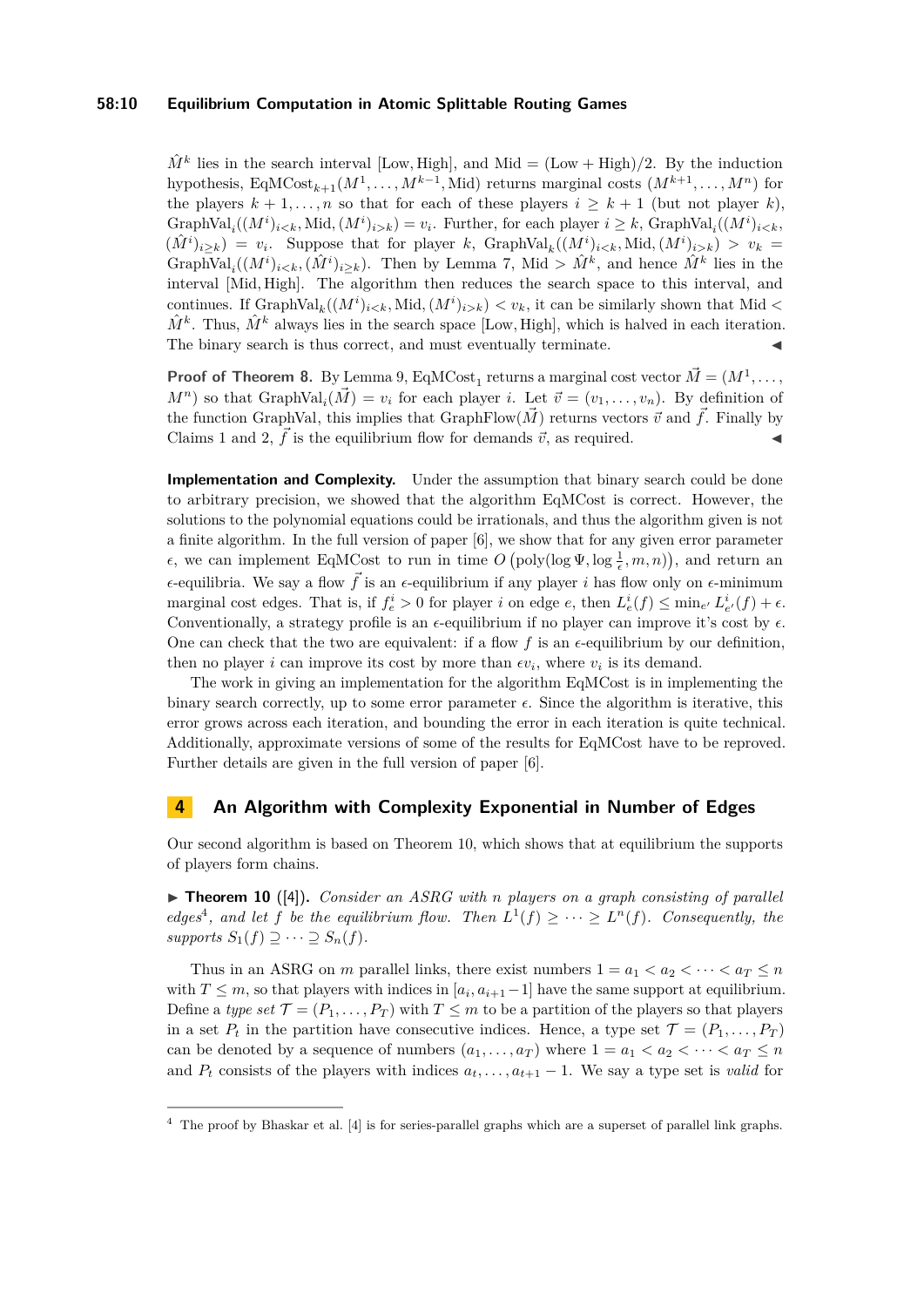*Γ* iff two players in the same partition in  $\mathcal T$  also have the same support in the equilibrium. Theorem [10](#page-9-1) then shows that in a graph consisting of *m* parallel links, there is a type set that is valid.

We will now give an algorithm with running time that is exponential in the number of edges, using the algorithm from Section [3,](#page-4-0) which is exponential in the number of players, and Theorem [4.](#page-4-1) Our algorithm in this section crucially uses Lemma [11,](#page-10-0) which has the following content. Let  $\mathcal{T} = (P_1, \ldots, P_T)$  be a type set, not necessarily valid, for a game *Γ*. Consider the game  $\Gamma^{\mathcal{T}}$  where for each set  $P_t \in \mathcal{T}$ , we replace the players in  $P_t$  with  $|P_t|$  players that have the same demand, given by  $\sum_{i \in P_t} v_i / |P_t|$ . That is, we pick a set  $P_t$ , and replace all players in this set by players with demands equal to the average demand of players in *Pt*. We do this for each set  $P_t$ . Lemma [11](#page-10-0) then says that if  $\mathcal T$  is valid for  $\Gamma$ , then the total flow on any edge does not change between  $\Gamma$  and  $\Gamma^{\mathcal{T}}$ .

<span id="page-10-0"></span>**Lemma 11.** *Let*  $\mathcal{T} = (P_1, \ldots, P_T)$  *be the valid type set for game*  $\Gamma$  *with n players on a network of parallel edges. Let f and g be the respective equilibrium flows for games Γ and*  $\Gamma^{\mathcal{T}}$  respectively. Then on each edge *e*,  $f_e = g_e$ .

The proof of Lemma [11](#page-10-0) closely follows an earlier proof of uniqueness of equilibrium in an ASRG [\[4,](#page-12-6) Theorem 5]. Lemma [11](#page-10-0) implies that in an ASRG on parallel edges we can replace players that have the same support with players that have the same demand without affecting the total flow at equilibrium on the edges. Further, given the total flow on each edge at equilibrium in a general network, the flow for each player can be computed by Theorem [4.](#page-4-1)

The algorithm EqMCost runs a binary search for the marginal cost at equilibrium for each player. For each player *i*, EqMCost<sub>*i*</sub> runs a binary search, in each iteration of which it calls  $EqMCost_{i+1}$ . If each binary search runs for *R* iterations, and each iteration takes time *S*, then this recursively gives a running time of  $O(S R^n)$ . However, if players *i*,  $i + 1$ have the same demand, then by Theorem [10](#page-9-1) they also have the same marginal cost at equilibrium. Hence we can run the binary search for the marginal cost at equilibrium, for both players *simultaneously*. This is the basic idea for the modification. For a given type set  $\mathcal{T} = (P_1, \ldots, P_T)$ , and the game  $\Gamma^{\mathcal{T}}$ , we know that all players in the same set  $P_t$  have the same marginal cost at equilibrium. Hence, we run the binary search once for each set  $P_t$ , rather than once for each player. By Theorem [10,](#page-9-1) the number of types  $T \leq m$ .

This gives us the reduced running time of  $O(S R<sup>m</sup>)$  for type set  $\mathcal{T}$ , for each run of the modified algorithm EqMCostTy. However, note that we run the algorithm once for each possible type set. If the game is played on *m* parallel links, then the number of possible type sets is about  $(n+m)^m$ . In the full version of paper [\[6\]](#page-12-0), we show that this takes a running time of  $O((n+m)^m m^3 (\log(n\Psi/\epsilon))^m)$ .

### **5 Hardness of Computing Equilibria**

Prior to the proof of PPAD-hardness of computing a (mixed) Nash equilibrium in bimatrix games, Gilboa and Zemel showed that it was NP-hard to determine if there existed an equilibrium in bimatrix games where every player had payoff above a given threshold *C* [\[12\]](#page-12-10). We show a similar result for ASRGs.

▶ **Theorem 12.** *Given an ASRG with convex, strictly increasing and continuously differentiable cost functions, it is* NP-hard *to determine if there exists an equilibrium at which cost of every player is at most C.*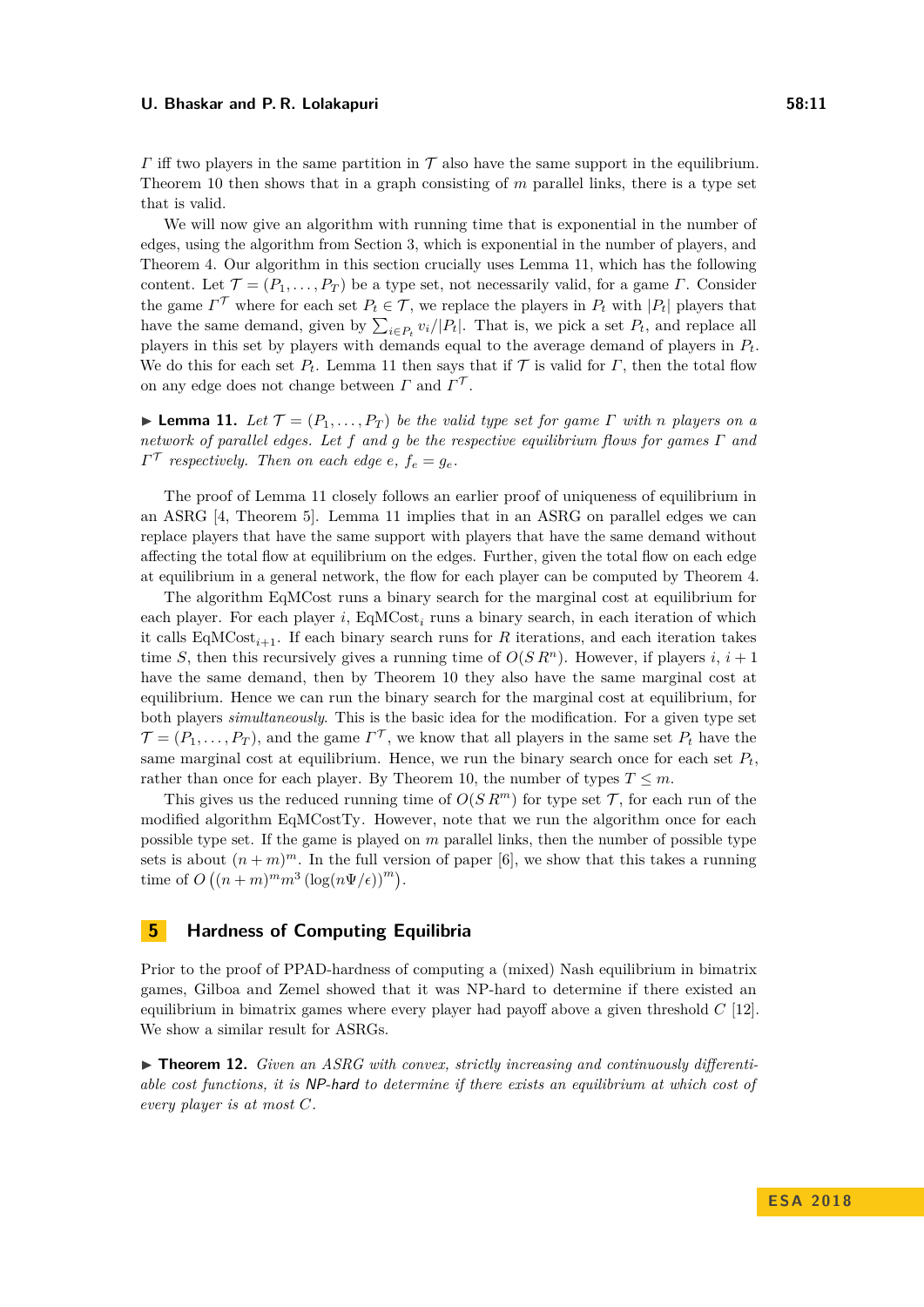### <span id="page-11-0"></span>**58:12 Equilibrium Computation in Atomic Splittable Routing Games**



**Figure 1** ASRG  $G$ , with multiple equilibria.

The main idea of the proof is to build upon the existence of multiple equilibria in ASRGs, and is a reduction from SUBSET-SUM. In this problem, we are given a set  $S =$  $\{s_1, s_2, \ldots, s_n\} \subset \mathbb{N}$  such that the sum of elements in *S* is *M*, and we want to determine if there exists a subset  $T \subseteq S$  such that the sum of elements in *T* is  $M/2$ . SUBSET-SUM problem is known to be NP-complete. Our reduction is in two steps. First, we construct an ASRG  $G$  with four players  $b, r, p$ , and  $q$ , and exactly three equilibria, one of which is irrational, which is used as gadget in the reduction (Figure  $1$ ).<sup>[5](#page-11-1)</sup> This construction builds upon an earlier example showing multiplicity of equilibria in ASRGs [\[4\]](#page-12-6). We will be mainly concerned with the rational equilibrium flows, say  $f$  and  $g$ . We choose the cost functions so that (i)  $C_{e_7}^p(g) > C_{e_7}^p(f)$ , and (ii) the sum of costs of players *p* and *q* are equal for *f* and *g*, that is,

<span id="page-11-2"></span>
$$
\Lambda := C_{e_7}^p(f) + C_{e_9}^q(f) = C_{e_7}^p(g) + C_{e_9}^q(g)
$$
\n(3)

Then  $C_{e_9}^q(f) > C_{e_9}^q(g)$ .

We now repeat this subgame *n* times in series, once for each element in the set *S* in the SUBSET-SUM instance. Each subgame is independent of the others, i.e., the players *b<sup>i</sup>* and  $r_i$  in  $i^{th}$  subgame are local to that subgame and do not play any role in other subgames. All the subgames are connected by players  $p$  and  $q$ , who can only use one edge ( $e<sub>7</sub>$  and  $e<sub>9</sub>$ ) respectively) in each subgame. We show that  $f, g$ , and  $h$  continue to be the only equilibria within each subgame. In the *i*th subgame  $\mathcal{G}_i$ , we multiply each cost function by  $s_i$ . This causes all costs to get multiplied by  $s_i$ , and does not affect the equilibria. Thus, in each subgame  $\mathcal{G}_i$ , player *p* has costs  $s_i\mathcal{C}_{e_7}^p(f)$  and  $s_i\mathcal{C}_{e_9}^p(g)$  in equilibrium flows  $f, g$ , and  $h$  (confined to the subgame) respectively. Similar for player *q*. Roughly, we think of equilibrium *f* in a subgame as putting  $s_i$  in the subset  $S$ , and equilibrium  $g$  as leaving  $s_i$  out.

We will show that if the given instance satisfies SUBSET-SUM, then there exists an equilibrium at which both players *p* and *q* have cost (*M*Λ)*/*2, otherwise at least one of them has cost strictly greater than  $(M\Lambda)/2$ . At equilibrium in the game, let F be the subgames where  $f$  is the equilibrium, and  $G$  be the subgames where  $g$  is the equilibrium. Then the total cost of players *p* and *q* is

$$
\mathcal{C}^p_{e_7}(f) \sum_{i \in F} s_i + \mathcal{C}^p_{e_7}(g) \sum_{i \in G} s_i + \mathcal{C}^q_{e_9}(f) \sum_{i \in F} s_i + \mathcal{C}^q_{e_9}(g) \sum_{i \in G} s_i = M\Lambda
$$

<span id="page-11-1"></span>We use Mathematica to verify properties of equilibria in the games used in the reduction. Further details are given in the full version of paper [\[6\]](#page-12-0).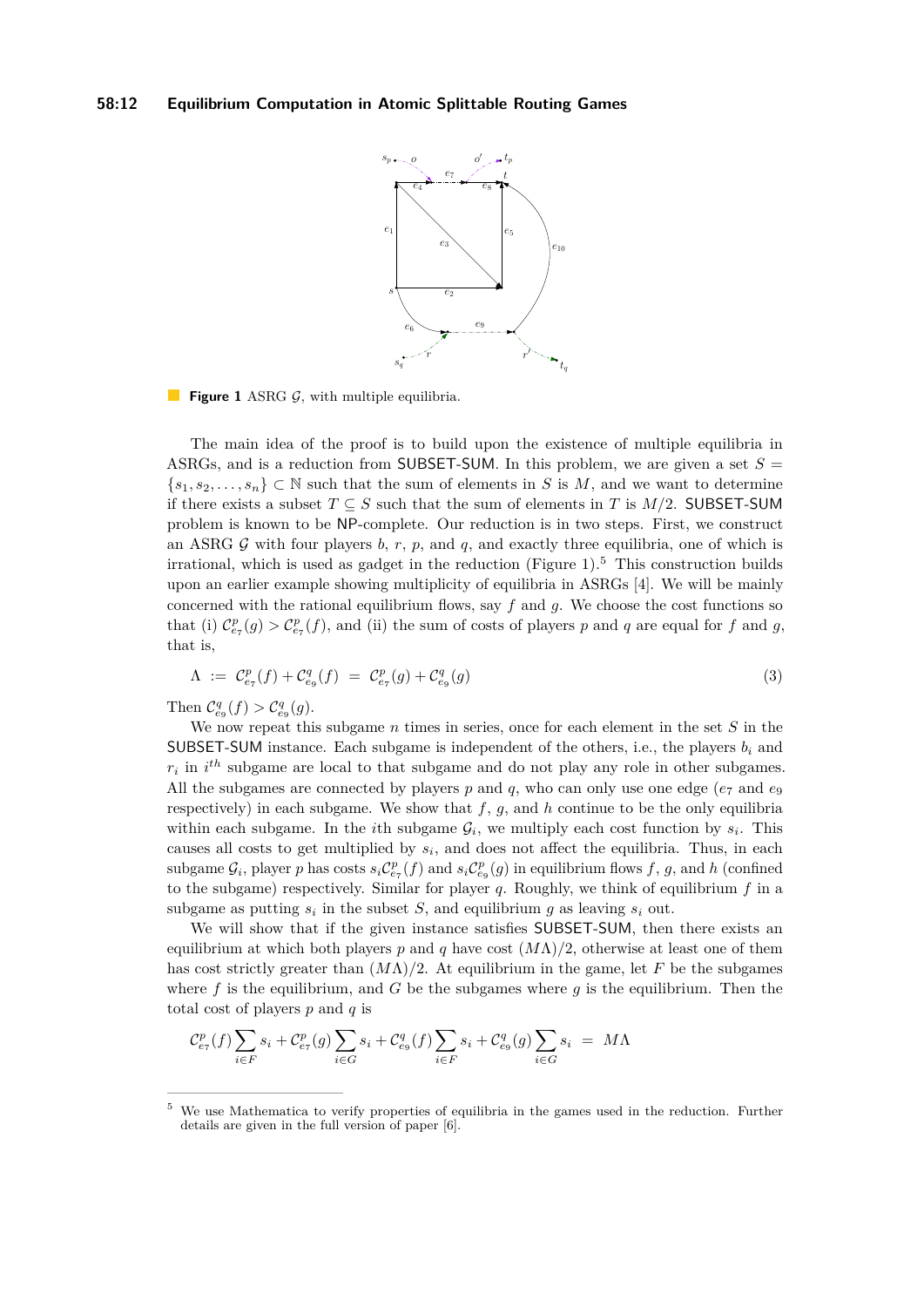where the equality follows from [\(3\)](#page-11-2). From  $C_{e_7}^p(g) > C_{e_7}^p(f)$ , it follows that the cost of each player *p*, *q* is  $(M\Lambda)/2$  iff at equilibrium,  $\sum_{i \in F} s_i = \sum_{i \in G} s_i$ . Else, since the sum of costs of the two players is constant, exactly one player has cost above  $(M\Lambda)/2$ .

To complete the proof, we add player-specific edges to ensure that (*M*Λ)*/*2 is large enough so that all the other players  $b_i$ ,  $r_i$  always have cost at most  $(M\Lambda)/2$  at any equilibrium.

**References**

- <span id="page-12-13"></span>**1** Heiner Ackermann, Heiko Röglin, and Berthold Vöcking. On the impact of combinatorial structure on congestion games. In *47th Annual IEEE Symposium on Foundations of Computer Science (FOCS 2006), 21-24 October 2006, Berkeley, California, USA, Proceedings*, pages 613–622, 2006.
- <span id="page-12-11"></span>**2** Eitan Altman, Tamer Başar, Tania Jimenez, and Nahum Shimkin. Competitive routing in networks with polynomial costs. *Automatic Control, IEEE Transactions on*, 47(1):92–96, 2002.
- <span id="page-12-12"></span>**3** MJ Beckmann, CB Mc Guire, and CB Weinstein. Studies in the economics of transportation, Yale University Press. *New Haven, Connecticut, USA*, 1956.
- <span id="page-12-6"></span>**4** Umang Bhaskar, Lisa Fleischer, Darrell Hoy, and Chien-Chung Huang. On the uniqueness of equilibrium in atomic splittable routing games. *Math. Oper. Res.*, 40(3):634–654, 2015. [doi:10.1287/moor.2014.0688](http://dx.doi.org/10.1287/moor.2014.0688).
- <span id="page-12-8"></span>**5** Umang Bhaskar, Lisa Fleischer, and Chien-Chung Huang. The price of collusion in seriesparallel networks. In *Integer Programming and Combinatorial Optimization, 14th International Conference, IPCO 2010, Lausanne, Switzerland, June 9-11, 2010. Proceedings*, pages 313–326, 2010.
- <span id="page-12-0"></span>**6** Umang Bhaskar and Phani Raj Lolakapuri. Equilibrium computation in atomic splittable routing games with convex cost functions. *CoRR*, abs/1804.10044, 2018. [arXiv:1804.](http://arxiv.org/abs/1804.10044) [10044](http://arxiv.org/abs/1804.10044).
- <span id="page-12-9"></span>**7** Kshipra Bhawalkar, Martin Gairing, and Tim Roughgarden. Weighted congestion games: The price of anarchy, universal worst-case examples, and tightness. *ACM Trans. Economics and Comput.*, 2(4):14:1–14:23, 2014.
- <span id="page-12-4"></span>**8** Roberto Cominetti, José R. Correa, and Nicolás E. Stier Moses. The impact of oligopolistic competition in networks. *Operations Research*, 57(6):1421–1437, 2009. [doi:10.1287/opre.](http://dx.doi.org/10.1287/opre.1080.0653) [1080.0653](http://dx.doi.org/10.1287/opre.1080.0653).
- <span id="page-12-1"></span>**9** Constantinos Daskalakis. On the complexity of approximating a Nash equilibrium. *ACM Trans. Algorithms*, 9(3):23:1–23:35, 2013.
- <span id="page-12-3"></span>**10** Alex Fabrikant, Christos H. Papadimitriou, and Kunal Talwar. The complexity of pure Nash equilibria. In *Proceedings of the 36th Annual ACM Symposium on Theory of Computing, Chicago, IL, USA, June 13-16, 2004*, pages 604–612, 2004.
- <span id="page-12-2"></span>**11** Jugal Garg, Ruta Mehta, Vijay V. Vazirani, and Sadra Yazdanbod. Settling the complexity of Leontief and PLC exchange markets under exact and approximate equilibria. In *Proceedings of the 49th Annual ACM SIGACT Symposium on Theory of Computing, STOC 2017, Montreal, QC, Canada, June 19-23, 2017*, pages 890–901, 2017.
- <span id="page-12-10"></span>**12** Itzhak Gilboa and Eitan Zemel. Nash and correlated equilibria: Some complexity considerations. *Games and Economic Behavior*, 1(1):80–93, 1989.
- <span id="page-12-14"></span>**13** Geoff Gordon and Ryan Tibshirani. Karush-Kuhn-Tucker conditions. *Optimization*, 10(725/36):725, 2012.
- <span id="page-12-5"></span>**14** Tobias Harks. Stackelberg strategies and collusion in network games with splittable flow. *Theory of Computing Systems*, 48(4):781–802, 2011.
- <span id="page-12-7"></span>**15** Tobias Harks, Ingo Kleinert, Max Klimm, and Rolf H Möhring. Computing network tolls with support constraints. *Networks*, 65(3):262–285, 2015.